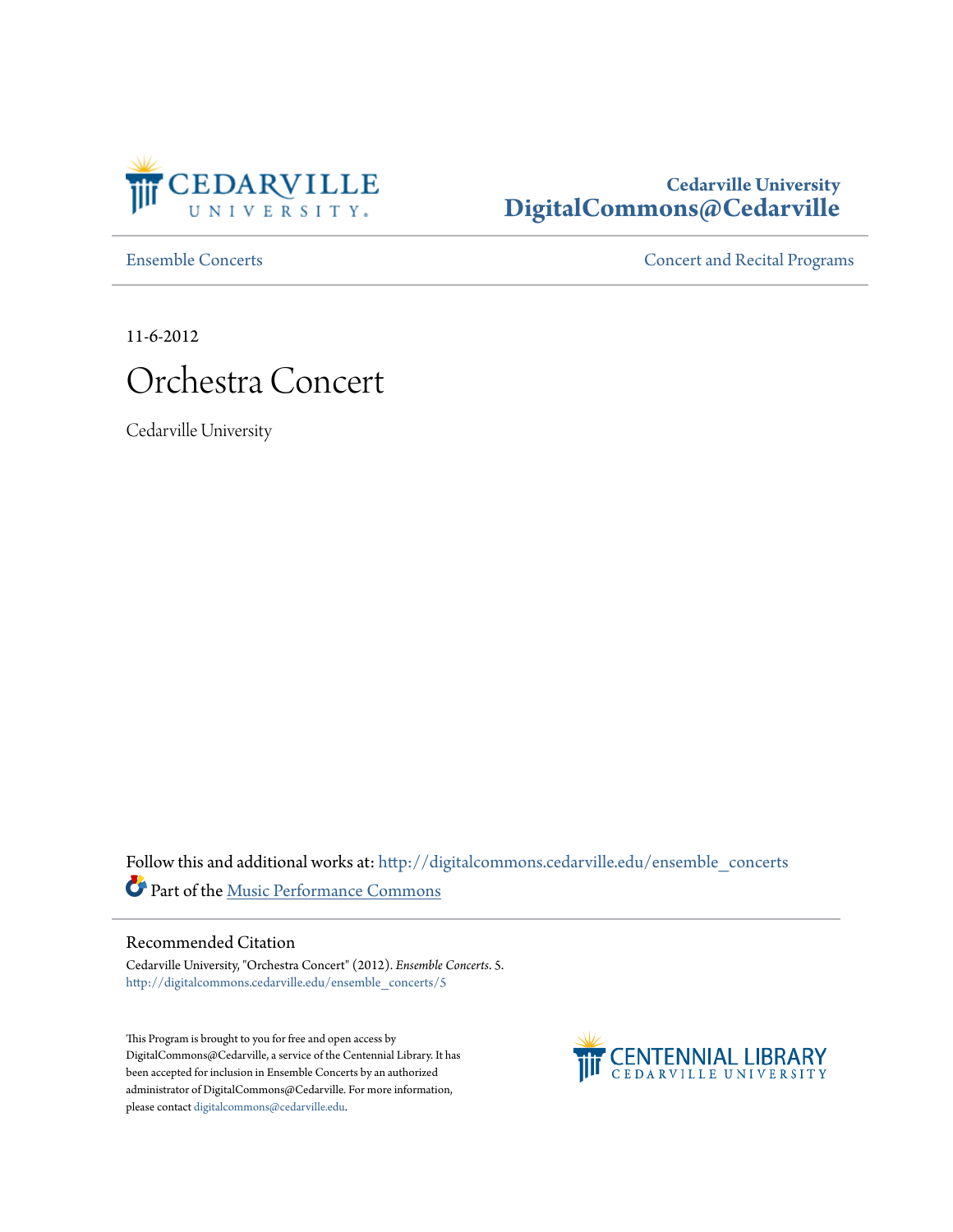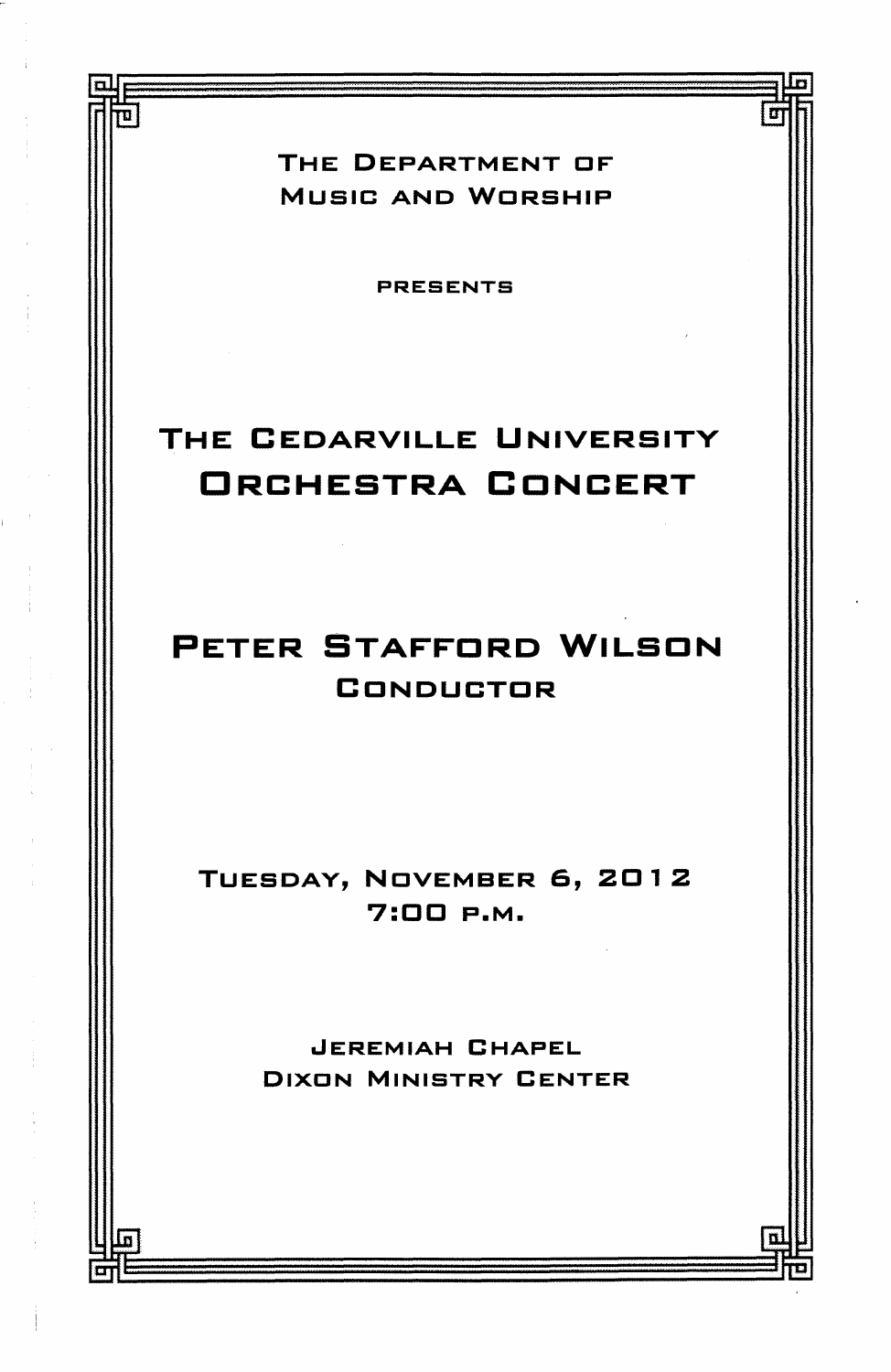### **PROGRAM**

a in

r m

t.

|                          | Léo Delibes<br>$(1836 - 1891)$            |  |  |
|--------------------------|-------------------------------------------|--|--|
| Danses                   | Claude Debussy                            |  |  |
| L                        | $(1862 - 1918)$<br>Danse sacree           |  |  |
| Н.                       | Danse profane                             |  |  |
| Johanna Raquet, harp     |                                           |  |  |
|                          | Paule Maurice                             |  |  |
|                          | Farandoulo di chatouno<br>$(1910 - 1967)$ |  |  |
| H.                       | Cansoun per ma mio                        |  |  |
| HL.                      | La boumiano                               |  |  |
| IV.                      | Dis alyscamps l'amo souspire              |  |  |
| V.                       | Lou cabridan                              |  |  |
| Kyle B. Shick, saxophone |                                           |  |  |

### Intermission

*The Trumpet Shall Sound,* from MESSIAH . . . . . . . . . . George Frideric Handel (1685-1759)

> Jeremy C. Witt, Baritone Wesley Morgan, Trumpet

| Symphony No. 5 "Reformation"  Felix Mendelssohn |                           |                 |
|-------------------------------------------------|---------------------------|-----------------|
|                                                 | Andante-Allegro con fuoco | $(1809 - 1847)$ |
|                                                 | Allaman sissana           |                 |

II. Allegro vivace

Ill. Andante

hung<br>S

IV. Andante con moto-Allegro maestoso

Please no flash photography. *Please turn off all cell phones.*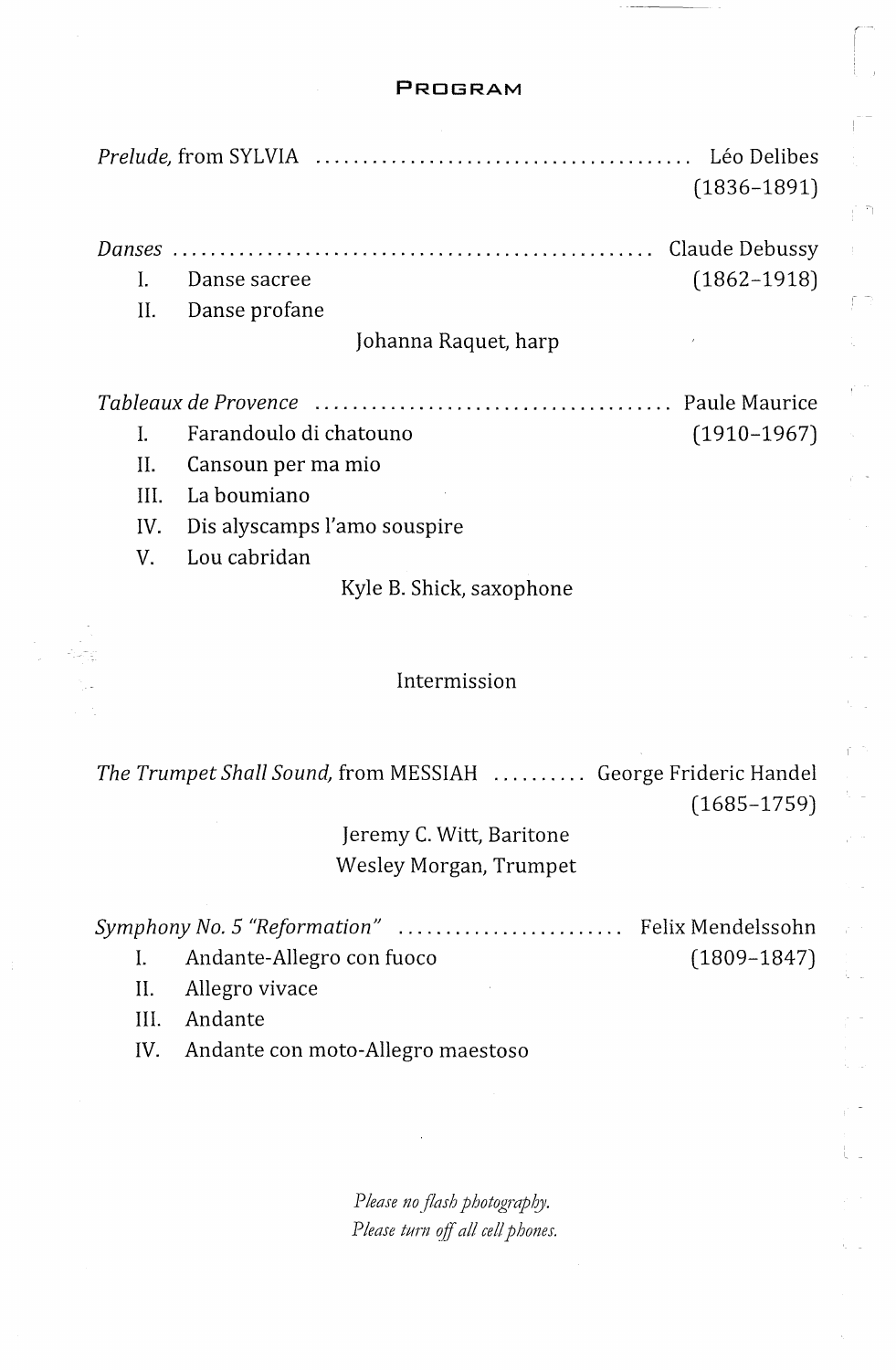## **Cedarville University Orchestra**

Peter Stafford Wilson, Conductor

Josee Weigand\*\* Connor Smith Cameron Swett Julia Hodecker Tony Neumayr+ Wesley Morgan Bethany Thompson P.J. Cinque+ Heman Shum **Trombone**  Kevin Lotz **Harp** Michael DiCuirci+ Erkai Watson Joanna Raquet Denny Seifried+ Maggie Greene

Joshua Taylor **Harp** 

Ariana Cheng\* Jessica Pearson **Percussion**  Elise Parsons **Cody Clark** Matthew Pack Caitlyn Linares **Arne** Arne Anderson Annelise Haselton **Bassoon Adam Cole** 

### **Cello**

Arturo Araya+ Taylor Stephens

**Flute Tuba Violin II Anna Reisenweaver Tom Lucowicz** Jacob Tudor\* Joan Herndon+

Julie Swanson **Oboe** Johanna Raquet Jorie Krob Claire Funkhouser

**Viola Clarinet** 

Joe Hesseman +

Meredith Parsons **Horn** \*\*Concert Master Gloria Shaw Ojeda Andrew Symington \*Section Leader Jennifer Araya+ Jordan Lee + Guest Players Andrea Padgett-Eble\*

**Violin I Bass Trumpet** 

Jennie Krob Lisa Grove+ **Harpsichord/Celesta**  Eric Knechtege+